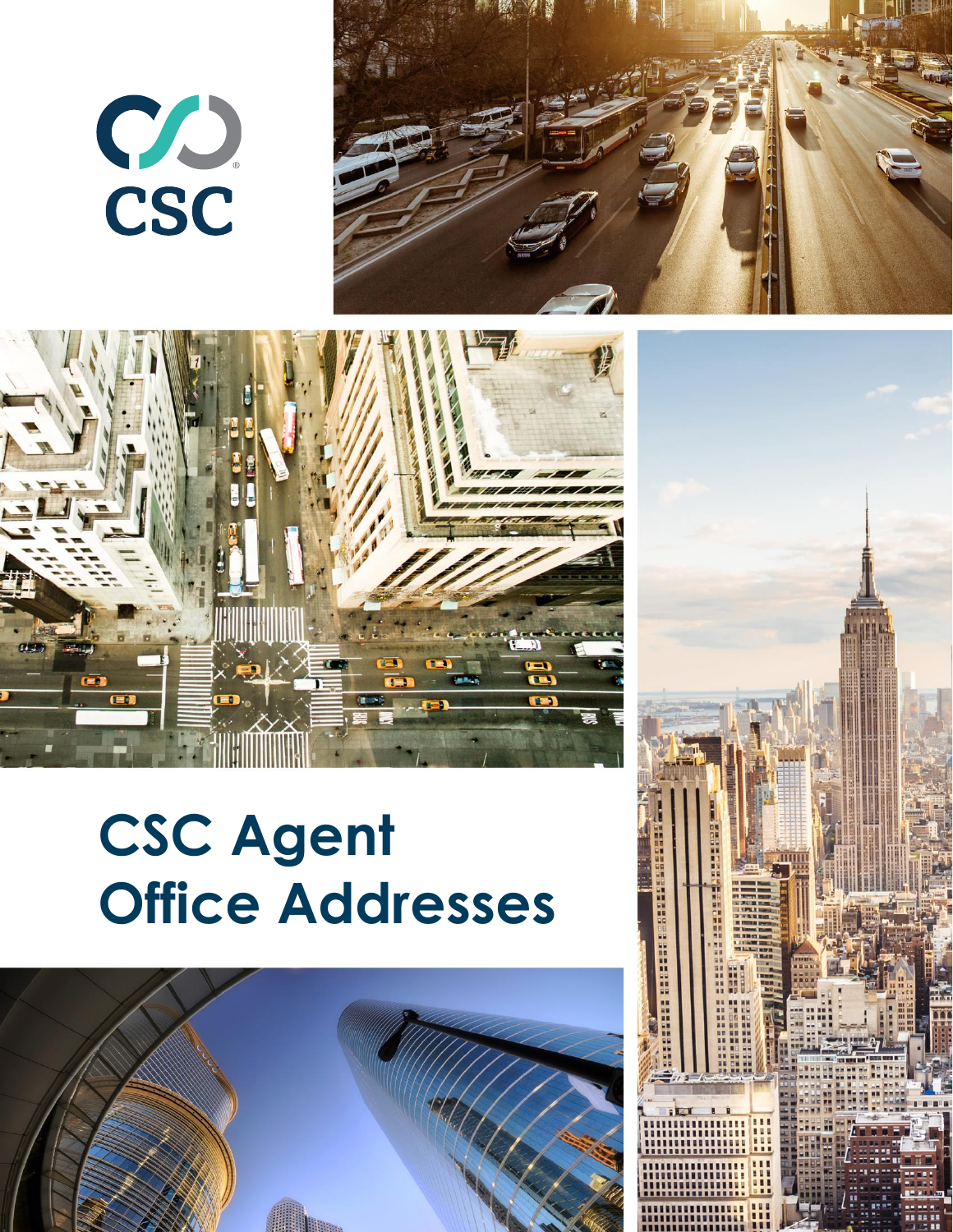

# **Alabama | Montgomery**

#### **Corporation Service Company, Inc.**

641 South Lawrence Street Montgomery, AL 36104

#### **Montgomery County**

#### **Alaska | Juneau**

#### **Corporation Service Company**

9360 Glacier Highway, Suite 202 Juneau, AK 99801

**Borough of Juneau**

#### **Arizona | Phoenix**

#### **Corporation Service Company**

8825 N 23rd Avenue, Suite 100 Phoenix, AZ 85021 **Maricopa County**

#### **Arkansas | Little Rock**

**Corporation Service Company** 300 Spring Building, Suite 900 300 S. Spring Street, Little Rock, AR 72201 **Pulaski County**

#### **California | Sacramento**

# **Corporation Service Company Which Will Do Business in California as CSC-Lawyers Incorporating Service**

2710 Gateway Oaks Drive, Suite 150N Sacramento, CA 95833-3505 **Sacramento County**

# **Colorado | Littleton**

#### **Corporation Service Company** 1900 W. Littleton Boulevard Littleton, CO 80120

**Arapahoe County**

#### **Connecticut | Hartford**

#### **Corporation Service Company**

50 Weston Street Hartford, CT 06120-1537 **City of Hartford** 

# **Delaware | Wilmington**

#### **Corporation Service Company**

251 Little Falls Drive Wilmington, DE 19808

**New Castle County**

# **D.C. | Washington**

#### **Corporation Service Company**

1090 Vermont Avenue N.W. Washington, DC 20005

**Washington, D.C.**

# **Florida | Tallahassee**

#### **Corporation Service Company**

1201 Hays Street Tallahassee, FL 32301

**Leon County**

# **Georgia | Norcross**

#### **Corporation Service Company**

40 Technology Parkway South, #300 Norcross, GA 30092 **Gwinnett County**

# **Hawaii | Honolulu**

#### **Corporation Service Company** 1003 Bishop Street, Suite 1600 Pauahi Tower, Honolulu, HI 96813 **Honolulu County**

# **Idaho | Boise**

**Corporation Service Company** 12550 West Explorer Drive, Suite 100 Boise, ID 83713

**Ada County**

# **Illinois | Springfield**

#### **Illinois Corporation Service Company**

801 Adlai Stevenson Drive Springfield, IL 62703 **Sangamon County**

**2**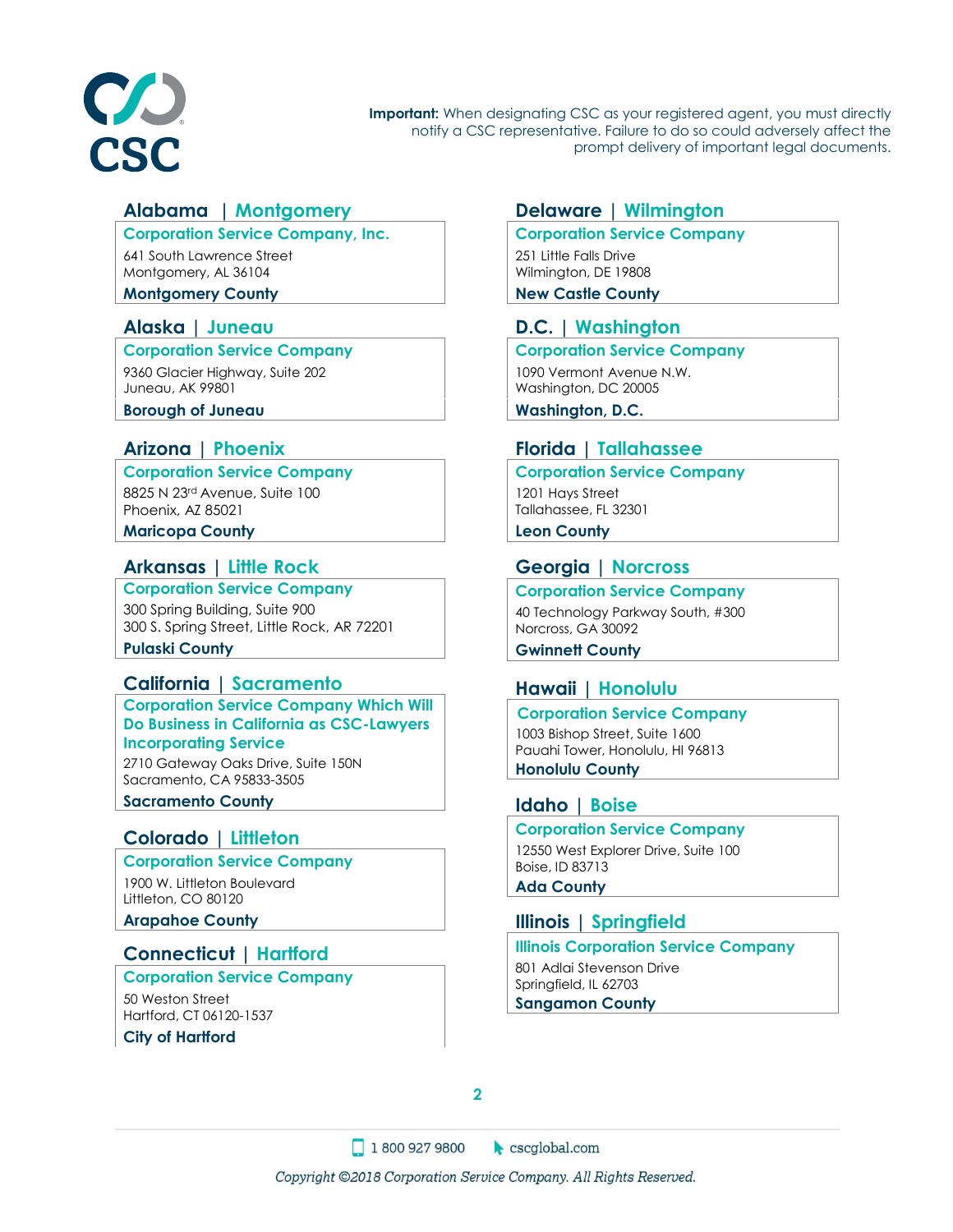

# **Indiana** | **Indianapolis**

#### **Corporation Service Company**

135 North Pennsylvania Street, Suite 1610 Indianapolis, IN 46204

#### **Marion County**

# **Iowa** | **Des Moines**

#### **Corporation Service Company**

505 5th Avenue, Suite 729 Des Moines, IA 50309

#### **Polk County**

# **Kansas | Topeka**

#### **Corporation Service Company**

2900 Southwest Wanamaker Drive, Suite 204 Topeka, KS 66614

**Shawnee County**

# **Kentucky | Frankfort**

**Corporation Service Company**

421 West Main Street Frankfort, KY 40601 **Franklin County**

# **Louisiana | Baton Rouge**

#### **Corporation Service Company**

501 Louisiana Avenue Baton Rouge, LA 70802 **East Baton Rouge Parish** 

#### **Maine | Augusta**

#### **Corporation Service Company**

45 Memorial Circle Augusta, ME 04330

#### **Kennebec County**

\**Domestic corporations must list:* Severin M. Beliveau, Clerk c/o Corporation Service Company

#### **Maryland| Baltimore**

**CSC-Lawyers Incorporating Service Company**  7 St. Paul Street, Suite 820 Baltimore, MD 21202 **City of Baltimore**

# **Massachusetts | Boston**

#### **Corporation Service Company**

84 State Street Boston, MA 02109 **Suffolk County**

# **Michigan | East Lansing**

**CSC-Lawyers Incorporating Service (Company)** 601 Abbot Road East Lansing, MI 48823 **Ingham County**

# **Minnesota | Roseville**

#### **Corporation Service Company** 2345 Rice Street, Suite 230 Roseville, MN 55113

**Ramsey County**

# **Mississippi | Jackson**

#### **Corporation Service Company**

7716 Old Canton Road, Suite C Madison, MS 39110 **Madison County**

# **Missouri | Jefferson City**

#### **CSC-Lawyers Incorporating Service Company** 221 Bolivar Street Jefferson City, MO 65101 **Cole County**

# **Montana | Helena**

# **Corporation Service Company**

26 West 6th Avenue, P.O. Box 1691 Helena, MT 59624-1691 **Lewis and Clark County**

# **Nebraska** | **Lincoln**

#### **CSC-Lawyers Incorporating Service Company** 233 South 13th Street, Suite 1900 Lincoln, NE 68508 **Lancaster County**

**3**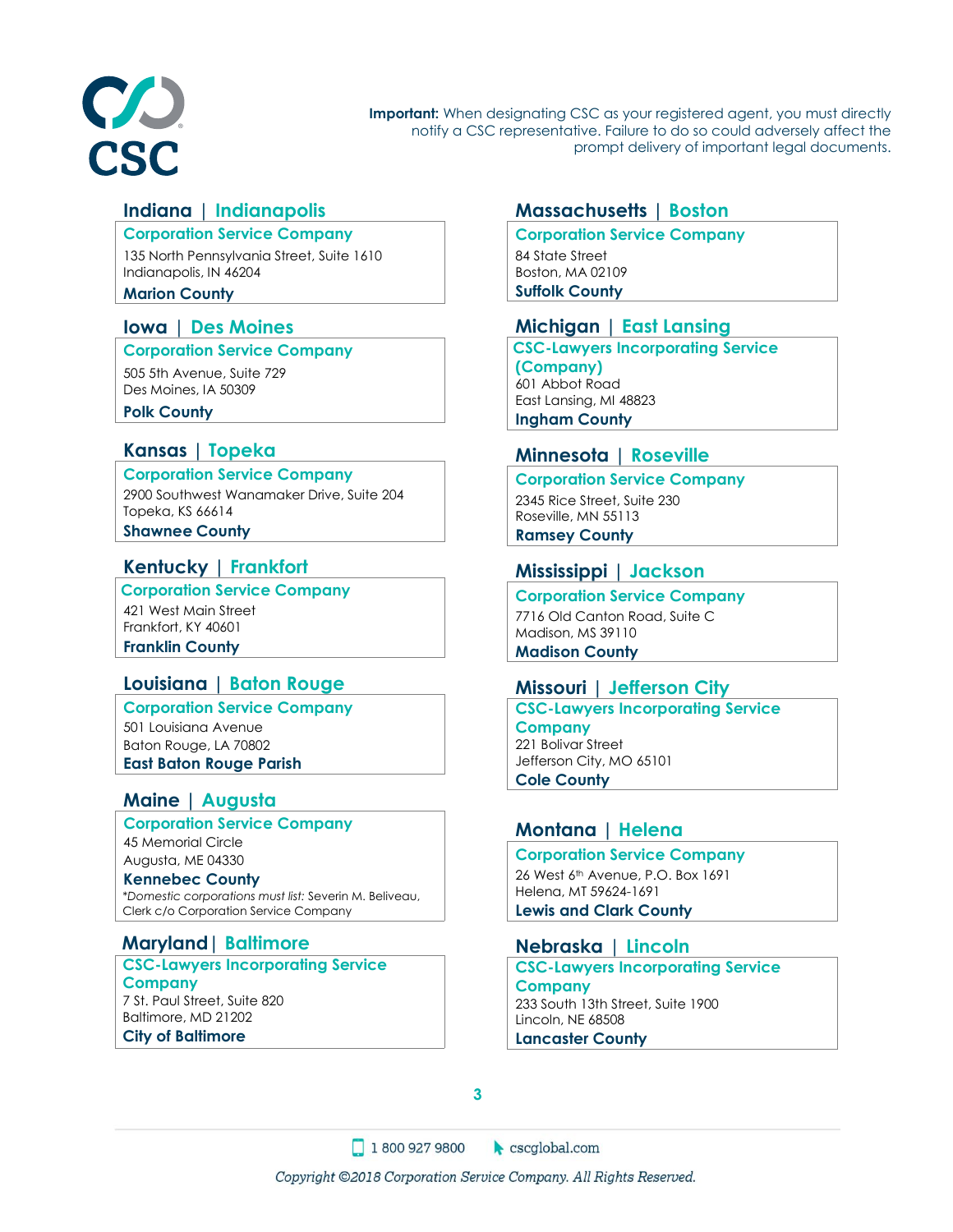

# **Nevada | Carson City**

#### **Corporation Service Company**

112 North Curry Street Carson City, NV 89703 **Carson City**

# **New Hampshire** | **Concord**

#### **Corporation Service Company**

10 Ferry Street, Suite 313 Concord, NH 03301

**Merrimack County**

# **New Jersey | Ewing**

#### **Corporation Service Company**

Princeton South Corporate Ctr., Suite 160 100 Charles Ewing Blvd, Ewing, NJ 08628 **Mercer County**

# **New Mexico** | **Hobbs**

#### **Corporation Service Company**

MC- CSC1, 726 East Michigan Drive, Suite 101 Hobbs, NM 88240-3465 **Lea County**

# **New York | Albany**

# **Corporation Service Company**

80 State Street Albany, NY 12207-2543 **Albany County**

# **North Carolina | Raleigh**

#### **Corporation Service Company**

2626 Glenwood Avenue, Suite 550 Raleigh, NC 27608 **Wake County**

# **North Dakota | Bismarck**

**Corporation Service Company** 1709 North 19th Street, Suite 3 Bismarck, ND 58501-2121 **Burleigh County**

# **Ohio | Columbus**

#### **Corporation Service Company**

50 West Broad Street, Suite 1330 Columbus, OH 43215 **Franklin County**

# **Oklahoma | Oklahoma City**

#### **Corporation Service Company**

10300 Greenbriar Place Oklahoma City, OK 73159-7653 **Oklahoma County**

# **Oregon | Salem**

#### **Corporation Service Company**

1127 Broadway Street NE, Suite 310 Salem, OR 97301 **Marion County**

# **Pennsylvania | Harrisburg**

**Corporation Service Company** 2595 Interstate Drive, Suite 103 Harrisburg, PA 17110 **Dauphin County**

# **Rhode Island | Warwick**

#### **Corporation Service Company** 222 Jefferson Boulevard, Suite 200

Warwick, RI 02888 **Kent County**

# **South Carolina | Columbia**

**Corporation Service Company** 1703 Laurel Street Columbia, SC 29201 **Richland County**

# **South Dakota | Pierre**

#### **Corporation Service Company** 503 South Pierre Street Pierre, SD 57501 **Hughes County**

**4**

1 800 927 9800  $\bullet$  cscglobal.com Copyright ©2018 Corporation Service Company. All Rights Reserved.